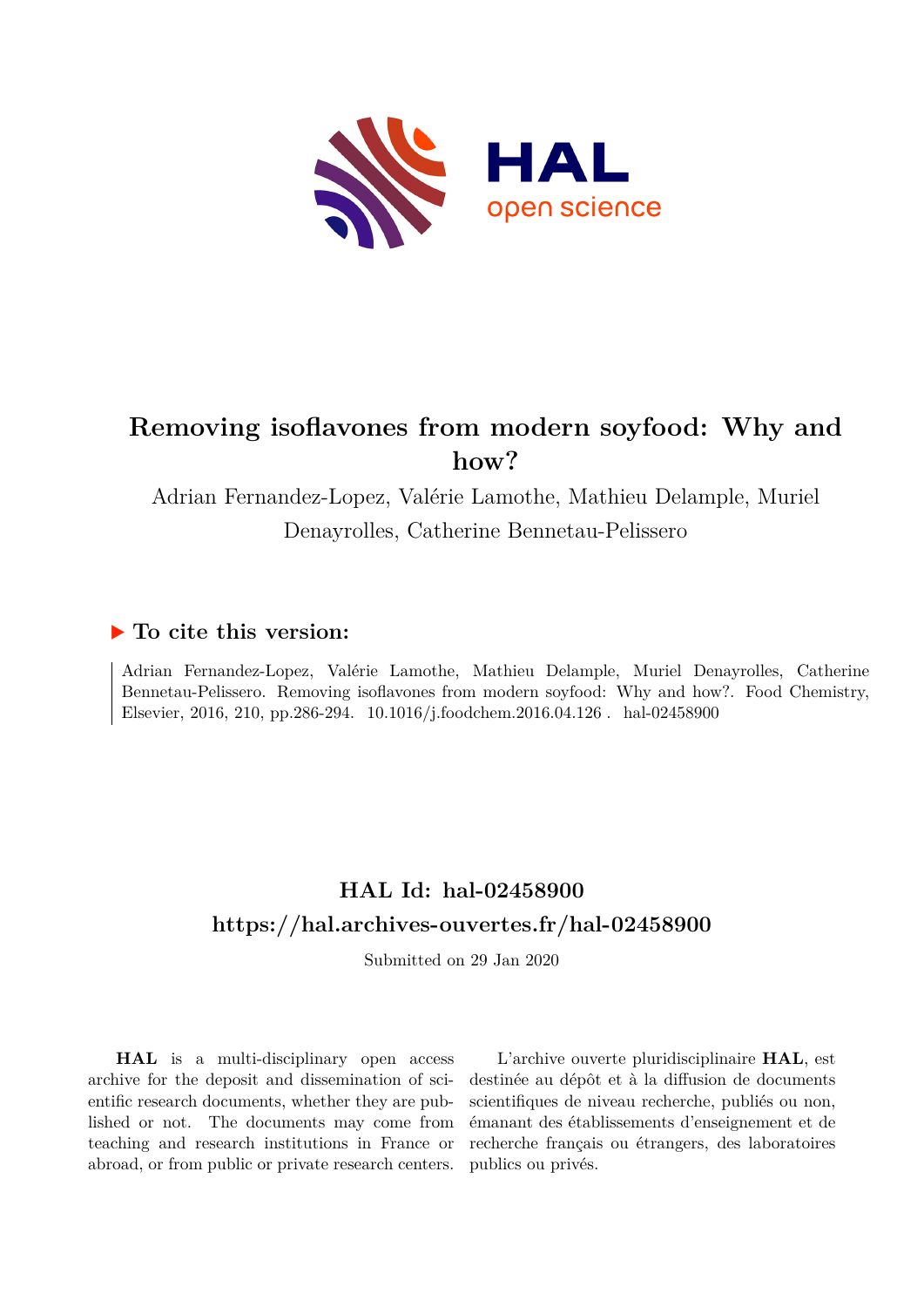## [Food Chemistry 210 \(2016\) 286–294](http://dx.doi.org/10.1016/j.foodchem.2016.04.126)

Contents lists available at [ScienceDirect](http://www.sciencedirect.com/science/journal/03088146)

Food Chemistry

journal homepage: [www.elsevier.com/locate/foodchem](http://www.elsevier.com/locate/foodchem)

## Removing isoflavones from modern soyfood: Why and how?

Adrian Fernandez-Lopez <sup>a,b</sup>, Valérie Lamothe <sup>a,b,c</sup>, Mathieu Delample <sup>a,d</sup>, Muriel Denayrolles <sup>a,c,e</sup>, Catherine Bennetau-Pelissero a,b,c,\*

<sup>a</sup> Univ. Bordeaux, Neurocentre Magendie, Physiopathologie de la plasticité neuronale, U862, F-33075 Bordeaux, France

<sup>b</sup> INSERM, Neurocentre Magendie, Physiopathologie de la plasticité neuronale, U862, F-33075 Bordeaux, France

<sup>c</sup> Bordeaux Sciences Agro, F-33175 Gradignan, France

<sup>d</sup> AGIR, Plateforme technologique, F-33600 Pessac, France

e UMR 5248 CBMN Univ. Bordeaux, CNRS, Institut Polytechnique Bordeaux, F-33600 Pessac, France

## article info

Article history: Received 21 December 2015 Received in revised form 5 April 2016 Accepted 27 April 2016 Available online 27 April 2016

Keywords: Soyfood Estrogenic isoflavones Food-processing Traditional recipes Vegetable proteins Tofu Tempeh Soy-juice

1. Introduction

## **ABSTRACT**

Estrogenic isoflavones were found, in the 1940s, to disrupt ewe reproduction and were identified in soy-consumers' urine in 1982. This led to controversy about their safety, often supported by current Asian diet measurements, but not by historical data. Traditional Asian recipes of soy were tested while assaying soy glycosilated isoflavones. As these compounds are water-soluble, their concentration is reduced by soaking. Pre-cooking or simmering time-dependently reduces the isoflavone:protein ratio in Tofu. Cooking soy-juice for 15 or 60 min decreases the isoflavone:protein ratios in Tofu from 6.90 to 3.57 and 1.80, respectively (p < 0.001). Traditional Tempeh contains only 18.07% of the original soybean isoflavones (p < 0.001). Soy-juice isoflavones were reduced by ultra-filtration (6.54 vs 1.24 isoflavone: protein; p < 0.001). Soy-protein and isoflavones are dissociated by water rinsing and prolonged cooking, but these have no equivalent in modern processes. As regards human health, a precise definition of the safety level of isoflavone intake requires additional studies.

 2016 The Authors. Published by Elsevier Ltd. This is an open access article under the CC BY license ([http://](http://creativecommons.org/licenses/by/4.0/) [creativecommons.org/licenses/by/4.0/](http://creativecommons.org/licenses/by/4.0/)).

Soy has constituted a significant part of the Western human and animal diet since its industrialised processing started in the 1940s (Barnes, 2010, with references). Nowadays, soy isoflavones have undoubtedly become the most prevalent and potent xenoestrogens in human food (Omoruyi, Kabiersch, & Pohjanvirta, 2013). Xenoestrogens are known to impair reproduction efficiency. It has been argued since the late 1950s, that reproductive endocrine disruption could reduce human fertility, resulting in fewer births in industrialised countries (Lang & Nuevo-Chiquero, 2012). There are certainly many factors, ranging from environmental to socioeconomic, involved in the lessened desire to have children, inducing subsequent demographic decline. However, several scientists are now hypothesising an adverse effect of environmental endocrine disruption that triggers reduced sperm count (Splingart et al., 2012), or increased incidence of spontaneous early miscarriages (Lang & Nuevo-Chiquero, 2012). If endocrine disruptors

are, at least partly, responsible for this situation, then isoflavones,

⇑ Corresponding author at: Neurocentre Magendie, U862 Inserm, Physiopathology of Declarative Memory Team, 146 rue Léo Saignat, 33 077 Bordeaux, France.

as the most prevalent xenoestrogens since the late 1950s in the human diet, should be considered as additional potential endocrine disruptors.

Genistein (Gen) and daidzein (Daid), the main estrogenic soy isoflavones, have been extensively studied since the 1960s, both for their beneficial and adverse effects (Barrett, 1996; Bennetau-Pelissero, 2013; Bondesson & Gustafsson, 2010). Both isoflavones are found in soy at several mg  $100 g^{-1}$  (Bennetau-Pelissero, 2013). The deleterious effects of these compounds, as metabolites of clover isoflavones, were first documented in 1946 by Bennetts and co-workers studying New Zealand ewes expressing clover disease, an infertility syndrome (Bennetts, Underwood, & Shier, 1946). When equol, a metabolite of **Daid**, was found in human urine in 1982 (Axelson et al., 1982), health concerns became focused on humans.

As early as 1984, Adlercreutz (Adlercreutz, 1984) suggested that soy isoflavones had beneficial effects, founding his argument on contemporaneous observations of Asian populations, proceeding on the assumption that isoflavones had always been part and parcel of the Asian diet. He hypothesised that isoflavones could act as anti-estrogens, thereby protecting Asian populations from estrogen-dependent diseases such as breast, prostate and colon cancer (Adlercreutz, 1984). However, it is common knowledge that





CrossMark

E-mail address: [catherine.bennetau-pelissero@inserm.fr](mailto:catherine.bennetau-pelissero@inserm.fr) (C. Bennetau-Pelissero).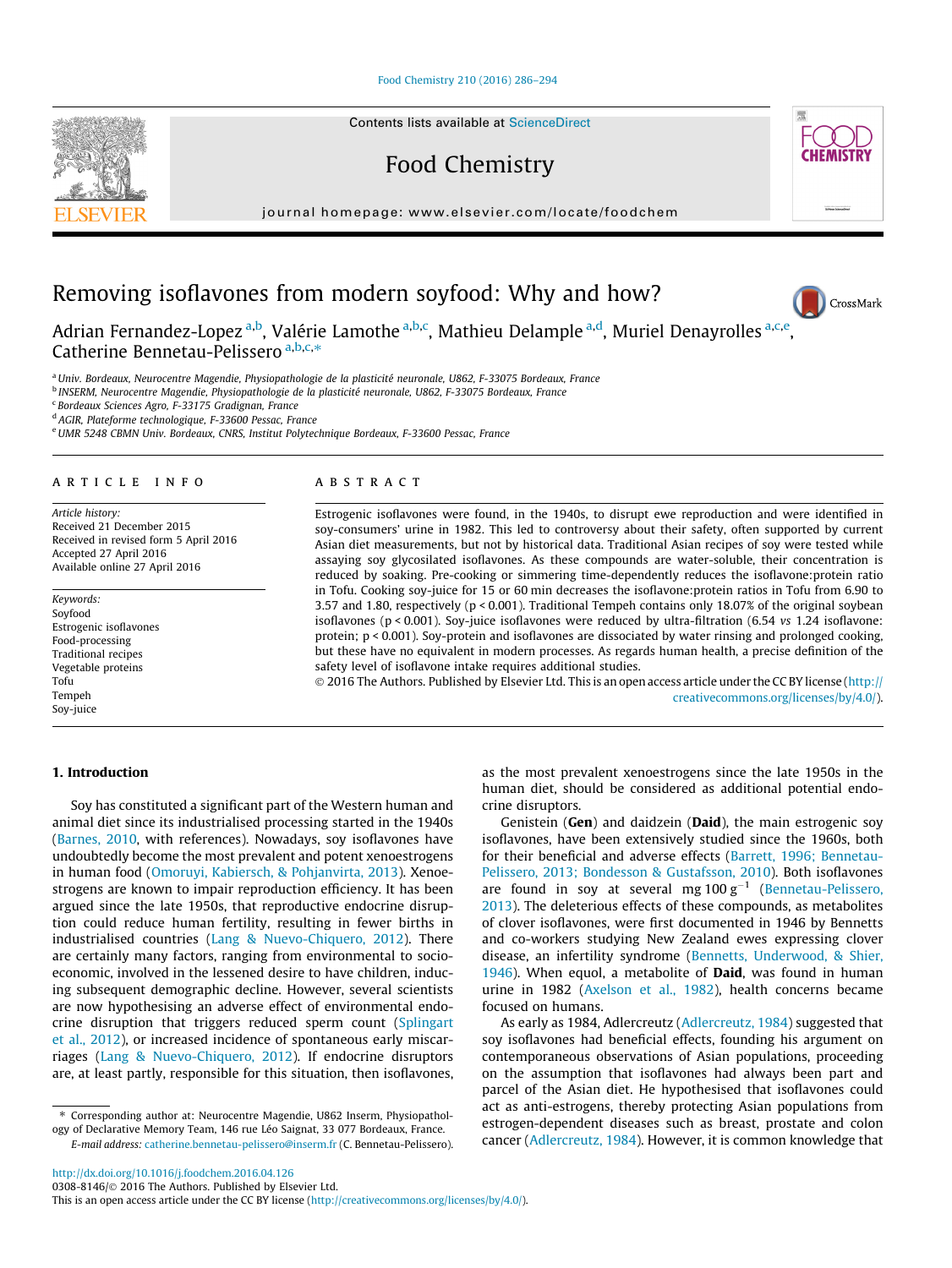the characteristics of an Asian diet differ from a Western one in numerous ways (Morinaka et al., 2013), with soy intake only representing a small proportion of this difference (Morinaka et al., 2013).

Since then, the scientific community has mostly tended to argue in favour of either the beneficial or deleterious effects of soy isoflavones (Barrett, 1996; Bondesson & Gustafsson, 2010). Estrogenic effects are now seen as being beneficial for men and women with steroid deficiencies, i.e. persons over 50. However, some deleterious effects could also be expected in certain types of cancer or early exposure.

Bearing this in mind, the role soy isoflavones play in current human health issues, possibly linked to endocrine-disruptive chemicals, warrants more detailed studies. Accordingly, it is crucial to consider isoflavone consumption in human populations, including the isoflavones contained in the soy added to Western food for nutritional, economic or technological reasons. The interpretation of present-day data would be impacted if it were admitted that soy isoflavones were only infrequently associated with older-style soyfood. In other words, their estrogenic effects, either beneficial or adverse depending on the physiological context, should be reaffirmed. It is well known that: 1) soy cannot be significantly ingested without undergoing a cooking process; 2) cooking processes have been progressively elaborated over the centuries in Asia (Barnes, 2010); 3) there are key differences between traditional and modern soyfood processing techniques (Barnes, 2010). The present study, therefore, examined the impact of several soy cooking stages on estrogenic isoflavone content respecting traditional recipes. A modern process, ultra-filtration, was tested on soy-juice, in order to determine its impact on isoflavone content.

## 2. Material and methods

## 2.1. Soy products

The soy products tested for traditional recipes came from local food suppliers. Their isoflavone content was assayed according to the technique described below. Soy-juice  $(18.82 \pm 1.29 \text{ mg})$ 100 mL<sup>-1</sup> Gen and 12.17 ± 1.58 mg 100 mL<sup>-1</sup> Daid) used in the ultra-filtration process came from Nutrition & Nature, which belongs to the Nutrition & Santé group (Revel, France – [https://www.](https://www.nutritionetsante.com/fr) [nutritionetsante.com/fr\)](https://www.nutritionetsante.com/fr). The soy products were dehulled soybean seeds sold in bulk (61.2  $\pm$  3.03 mg 100 g<sup>-1</sup> Gen and 35.2  $\pm$  19.08 mg  $100 \text{ g}^{-1}$  Daid), soy flakes sold in bulk (55.41 ± 3.89 mg 100 g<sup>-1</sup> Gen and  $25.73 \pm 1.46$  mg  $100 \text{ g}^{-1}$  Daid), Celnat soy flour (Celnat, Saint-Germain-Laprade, France, batch RF: 32 413 – [www.celnat.fr\)](http://www.celnat.fr)  $(55.3 \pm 3.56 \text{ mg } 100 \text{ g}^{-1}$  Gen and  $25.73 \pm 1.46 \text{ mg } 100 \text{ g}^{-1}$  Daid), UHT soy-juice (20.45 ± 0.65 mg 100 mL<sup>-1</sup> Gen and 10.98 ± 0.27 mg  $100 \text{ mL}^{-1}$  Daid) (Biosoy, Soy, Nutrition & Nature, Revel, France, Batch: T006 T 346 7 13:51 012 – [https://www.soy.fr/boissons-vege](https://www.soy.fr/boissons-vegetales/biosoy-nature)[tales/biosoy-nature\)](https://www.soy.fr/boissons-vegetales/biosoy-nature) and Tempeh (29.23  $\pm$  1.21 mg 100 g<sup>-1</sup> Gen and 16.08 ± 0.29 mg 100  $g^{-1}$  Daid) (*Lima*, Batch 50.85.56 Aalter, Belgium – [www.limafood.com](http://www.limafood.com)). The home-made Tempeh was prepared by Nurlaili Robert (<http://biosegar.com/biosegar.htm>). In this document, isoflavone quantities are expressed in aglycone equivalent because of the enzymatic cleavage step used prior to the assay. Because de-conjugation is known to occur at gut level, expressing isoflavones as aglycones makes sense when either human or animal exposure is considered. All products, including Nigari ( $MgCl<sub>2</sub>$  – Celnat, Saint-Germain-Laprade, France, batch 14114, – [www.cel](http://www.celnat.com),)[nat.com\),](http://www.celnat.com),) were dietary grade foodstuff and were purchased from an organic market (Biocoop Pessac, Gironde, France – [http://www.](http://www.biocoop.fr/magasins-bio/Trouver-mon-magasin-Biocoop/Aquitaine/Gironde/SAVEURS-ET-NATURE-2) [biocoop.fr/magasins-bio/Trouver-mon-magasin-Biocoop/Aquitaine/](http://www.biocoop.fr/magasins-bio/Trouver-mon-magasin-Biocoop/Aquitaine/Gironde/SAVEURS-ET-NATURE-2) [Gironde/SAVEURS-ET-NATURE-2\)](http://www.biocoop.fr/magasins-bio/Trouver-mon-magasin-Biocoop/Aquitaine/Gironde/SAVEURS-ET-NATURE-2).

#### 2.2. Chemicals

The sodium bicarbonate was purchased as food grade salt from a local supermarket (Casino, Talence, France – [http://](http://www.supercasino.fr/-bordeaux-talence-.html) [www.supercasino.fr/-bordeaux-talence-.html\)](http://www.supercasino.fr/-bordeaux-talence-.html). All other compounds were from Sigma-Aldrich (L'Isle d'Abeau Chesne, France), unless otherwise stated.  $\beta$ -glucuronidase-aryl sulfatase was from Roche (Basel, Switzerland). The secondary antibody came from Dako (Les Ulis, France) (ref. P0217). ELISA antibodies were obtained in our laboratory, and were used as described below.

## 2.3. Ultra-filtration procedure

Ultra-filtration steps were performed at the AGIR Food Industry Platform (Pessac, France) on a TIA pilot apparatus with a loading capacity of 50 L, and working with ceramic filtrating membranes 23–25 mm in diameter and 850 mm long. Filtration parameters were adjusted to the best isoflavone removal efficiency based on isoflavone ELISA measurements.

## 2.4. Cooking tests on soy-juice

The experimental procedures followed in this study for soy-juice and for Tofu are summarized in Supplementary Figs. S1A and S1B. The hypothesis was that prolonged cooking and extensive contact surface between soy protein and water would result in the increased leaking of isoflavones into the cooking water. Therefore, different cooking times were tested on different soybean foodstuff. All tests were made at least in triplicate.

## 2.4.1. Soy-juice preparation from dehulled soybean seed, whether pounded or unpounded

Two grams of dehulled soybean seeds (either pounded or unpounded) were put in 20 mL of distilled water and soaked for 20 h at room temperature. The soaked grains were either left uncooked or were pre-cooked at 90  $\degree$ C for 5 min, 15 min, 30 min or 60 min. The water was removed and kept for isoflavone assay. Soaked beans, pre-cooked or not, were ground and re-suspended by stirring for 5 min in 14 mL of distilled water. The mixture was additionally cooked to reach a total cooking time of 60 min. It was filtered through a metal grid coated with a fabric which collected Okara. The filtered soy-juice was collected and a 1 mL sample was kept for isoflavone assay (see Fig. S1A for details).

## 2.4.2. Soy-juice preparation from soy-flakes, whether pounded or unpounded

Two grams of soybean flakes, either pounded or unpounded, were put in 20 mL of distilled water and soaked for 20 h at room temperature. The soaked flakes were either left uncooked or were pre-cooked at 90 °C for 5 min, 15 min, 30 min or 60 min. The water was removed and kept for isoflavone assay. Soaked flakes (pounded or unpounded), pre-cooked or not, were ground and re-suspended by stirring for 5 min in 14 mL of distilled water. The mixture was additionally cooked to reach a total cooking time of 60 min. It was filtered through a metal grid coated with a specifically designed fabric. The filtered soy-juice was collected and a 1 mL sample was kept for isoflavone assay (see Fig. S1A for details).

## 2.4.3. Soy-juice ultra-filtration

Fifteen litres of soy-juice prepared by the supplier Nutrition  $\Theta$ Santé were mixed with 30 L of pre-filtered tap water, and heated to 50  $\degree$ C. Twenty grams of NaHCO<sub>3</sub> per litre were then added. The heated diluted soy-juice was poured into an experimental ultra-filtration apparatus (TIA) and filtered at 400 kPa through a 5 KDa-pore-size membrane at a temperature of 55 C.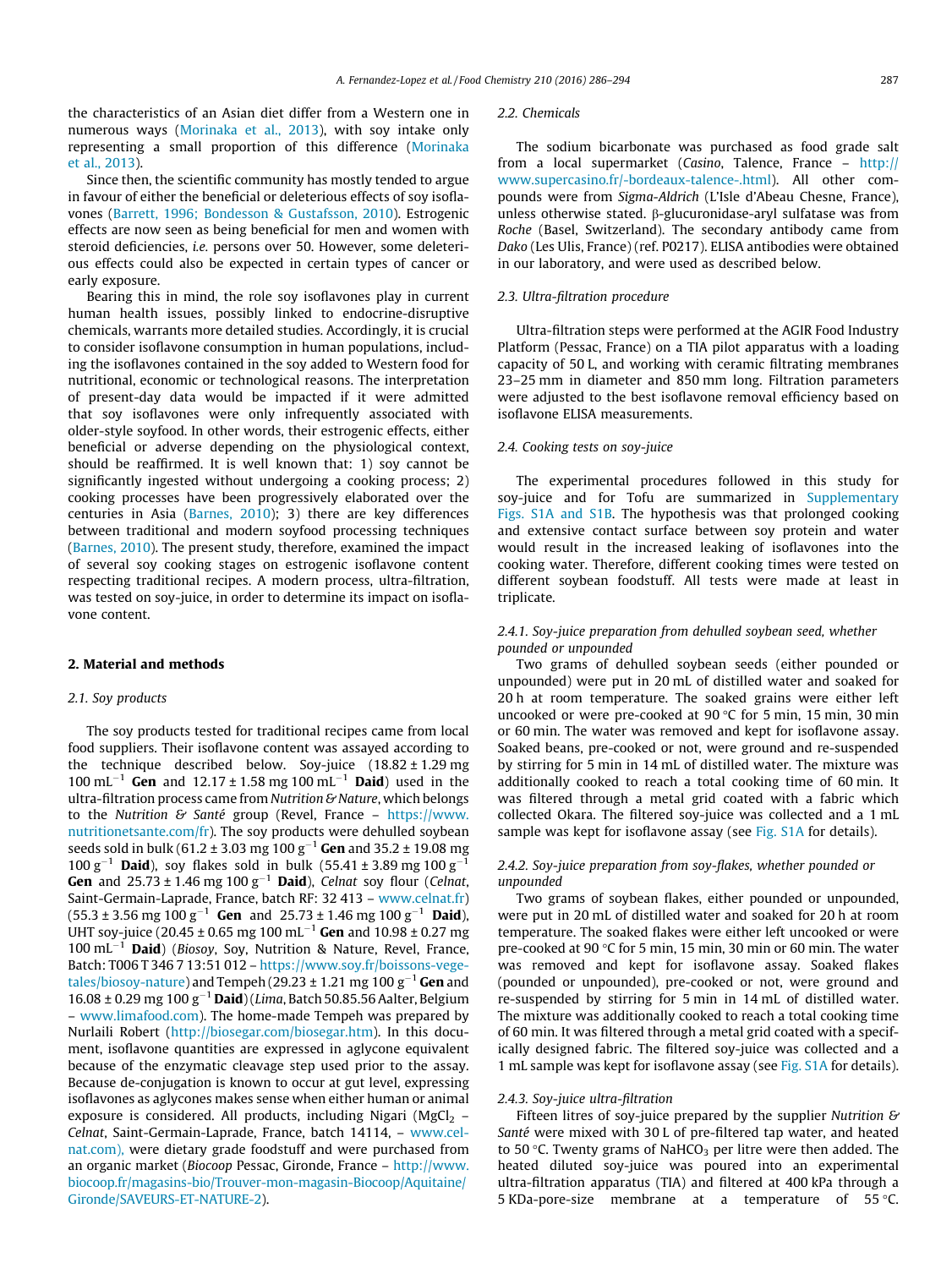Ultra-filtration parameters were adjusted by progressive changes driven by the isoflavone measurements in the resulting soy-juice.

#### 2.5. Tofu preparation

#### 2.5.1. Experimental Tofu preparation

In this case, Tofu was not obtained by pressing in a Tofu maker, but by centrifugation (Fig. S1B). The hypothesis was that the longer the cooking of the initial soy-juice, the higher the isoflavone transfer rate into the water fraction (Fig. S1B). Therefore, the duration of the soy-juice cooking step was tested for 4 cooking durations: 3 min, 15 min, 30 min, 60 min. Five mL of soy-juice was heated in a screw-capped 10 mL Pyrex glass-tube, using a heating bath set at 90 °C. After the different cooking durations, coagulation was obtained using 0.125 mL of Nigari solution (210 g  $L^{-1}$ ). The final Nigari concentration was then 5.25 g L<sup>-1</sup>. The mixture was swirled three times to mix the salt and juice, and put directly onto ice until centrifugation. The curd obtained by adding Nigari was spun for 10 min, at  $4^{\circ}$ C, 3000g. The supernatant and curd were collected for isoflavone assay (see Fig. S1B for details).

To evaluate the impact of experimental rinsing on Tofu isoflavone concentrations, 5 mL of soy-juice was placed in a Pyrex glass tube and heated for 1 min to boiling point in a heating bath. One hundred and twenty-five µL of Nigari solution (final concentration 5.25 g L $^{-1}$ ) was added, and the resulting mixture was shaken very gently. Samples were cooled on ice. Tubes were centrifuged for 10 min,  $4^{\circ}$ C and 3000g. The whey was collected and its volume measured. An original set of three tubes was kept for measurements and the procedure was then continued on 3 additional tubes. A volume of water equivalent to that of the previously collected whey was added, and the curd was re-suspended gently before a second centrifugation. This procedure was repeated in order to obtain an experimental Tofu curd that was rinsed 3 times. Tofu samples were collected for isoflavone analysis. The samples rinsed 3 times were compared to those obtained after simple curd formation and to the initial soy-juice.

## 2.5.2. Traditional Tofu preparation

Tofu was prepared from different soy-matter in accordance with traditional recipes and using a traditional Tofu maker (Midzu Kit fabrication-tofu). In the first preparation, Tofu was prepared from Biosoy UHT soy-juice, and curd-rinsing steps were included. Two rinsing procedures were tested: the first included only one rinsing-step, the other included 7 rinsing-steps, as reported in Barrett's review (Barrett, 1996). In a second recipe, Tofu was no longer prepared from soy-juice but from soy flour. This recipe is described by Wentland (2013), and is still used in the region of Debao-Guangxi in China. For the second recipe, the duration of the soy-meal cooking-step was modulated to determine to what extent the isoflavone removal had taken place.

To evaluate the impact of rinsing on Tofu isoflavone concentrations, 200 mL of soy-juice was heated to boiling point on a hot plate for 15 min. Ten mL of Nigari solution (final concentration 5.25 g  $L^{-1}$ ) was added, and the resulting mixture was gently shaken. The curd was put directly on ice and kept on it until ready for the next step. The curd was poured onto a metal grid coated with specialist fabric, and the whey collected and its volume measured. The curd was put in a glass vial and a volume of distilled water, equivalent to the previously collected whey, was added. The curd was gently shaken for 15 s and then poured onto the metal grid coated with fabric, and the residual water was collected. The curd was then placed in a Tofu maker coated with the fabric and extra water was pressed out for 30 min. A Tofu sample was collected for isoflavone analysis. The same protocol was applied for a septuple rinsing procedure.

To evaluate the impact of cooking duration on the isoflavone content of Tofu made from soybean-meal in accordance with the Debao-Guangxi recipe, 285 mL of water was heated at 85  $\degree$ C in a heating bath. One hundred grams of soybean meal was then gently shaken into the mixture. This was cooked for 5 min, 15 min, 30 min or 60 min at 85  $\degree$ C in a heating bath. Fifteen mL of Nigari solution (final concentration 5.25  $g L^{-1}$ ) was added, and the mixture was shaken gently. The curd was put on ice until further processing, to ensure procedural consistency. It was then filtered through a metal grid covered by fabric. A sample of whey was kept for isoflavone measurements. The curd was put in a Tofu maker and pressed until there was no juice left. It was then kept pressed for an additional 30 min. The whey was collected and its volume measured. A sample of Tofu was collected for isoflavone measurement. The recipe was conducted in triplicate for each cooking time.

#### 2.6. Tempeh preparation

Tempeh was prepared by an Indonesian migrant in accordance with a traditional recipe transmitted over several generations within her Indonesian family. Traditional Tempeh is obtained under tropical climate conditions using a specific ferment, Rhizopus oligosporus. This fungus was initially present on the hibiscus leaves used to wrap Tempeh for the fermentation step and then wrapped into banana leaves. In order to prevent the development of other fungi or bacteria during the fermentation step, the soybean seeds were traditionally rinsed and cooked several times in boiling water (natural sterilization and microbial reduction). Briefly, 200 g of dehulled soybean seeds was first rinsed 3 times in tap water. A first cooking step was performed in water until boiling point, with regular skimming for 20 min. The soybean seeds were then soaked for an additional 20 min in the heated cooking water. The soybean seeds were rinsed 3 times using tap water, and subsequently cooked for 20 min in boiling water. These were then left to soak in the heated water for an additional 20 min until made tender, as assessed by a finger crushing test. Once the beans had cooled, the water was removed and the beans dried in an oven at 80 $\degree$ C. The resulting preparation was then cooled to room temperature, and the Rhizopus oligosporus (400 mg) ferment was added. The mixture was then placed into a 200 g sealed plastic storage bag, with aeration holes made using a fork. The incubation was carried out at 28  $\degree$ C for 24 h before the Tempeh was wrapped in an additional plastic bag and vacuum-packed for conservation at  $4^{\circ}$ C until assay.

#### 2.7. Isoflavone assays

Gen and Daid, the two main isoflavones from soy, were assayed using two ELISA tools developed by our laboratory, and validated by an international ring test confronted with physico-chemical methods (Bennetau-Pelissero et al., 2003). All data are given in equivalent aglycone.

Briefly, the extraction was performed on samples diluted 1/50 in distilled water. For liquid matrices, 1 mL was diluted in 49 mL of water. For solid samples, 1 g was dispersed either ground or not in 49 mL of water. The resulting mixture was swirled for 15 min and 500  $\mu$ L of the dilution was placed in a 10 mL Pyrex glass tube. For the digestion step, 1.5 mL of acetate buffer (0.5 M, pH 5, EDTA 40 mg L<sup>-1</sup>, Penicillin G 45 mg L<sup>-1</sup>, Streptomycin  $25 \text{ mg } L^{-1}$ ) was added, followed by 10 µL of digestion enzyme (b-glucuronidase-arylsulfatase from Helix pomatia). Caps were then screwed onto the Pyrex tubes. The solution was incubated overnight at  $37^{\circ}$ C with gentle swirling. A digestion control was run in parallel, using a solution of genistin (0.1 mg mL $^{-1}$ ). Four mL of ethyl acetate was added to the digestion solution. After a 15-s vortex step, the emulsion was separated by a 2 min spin at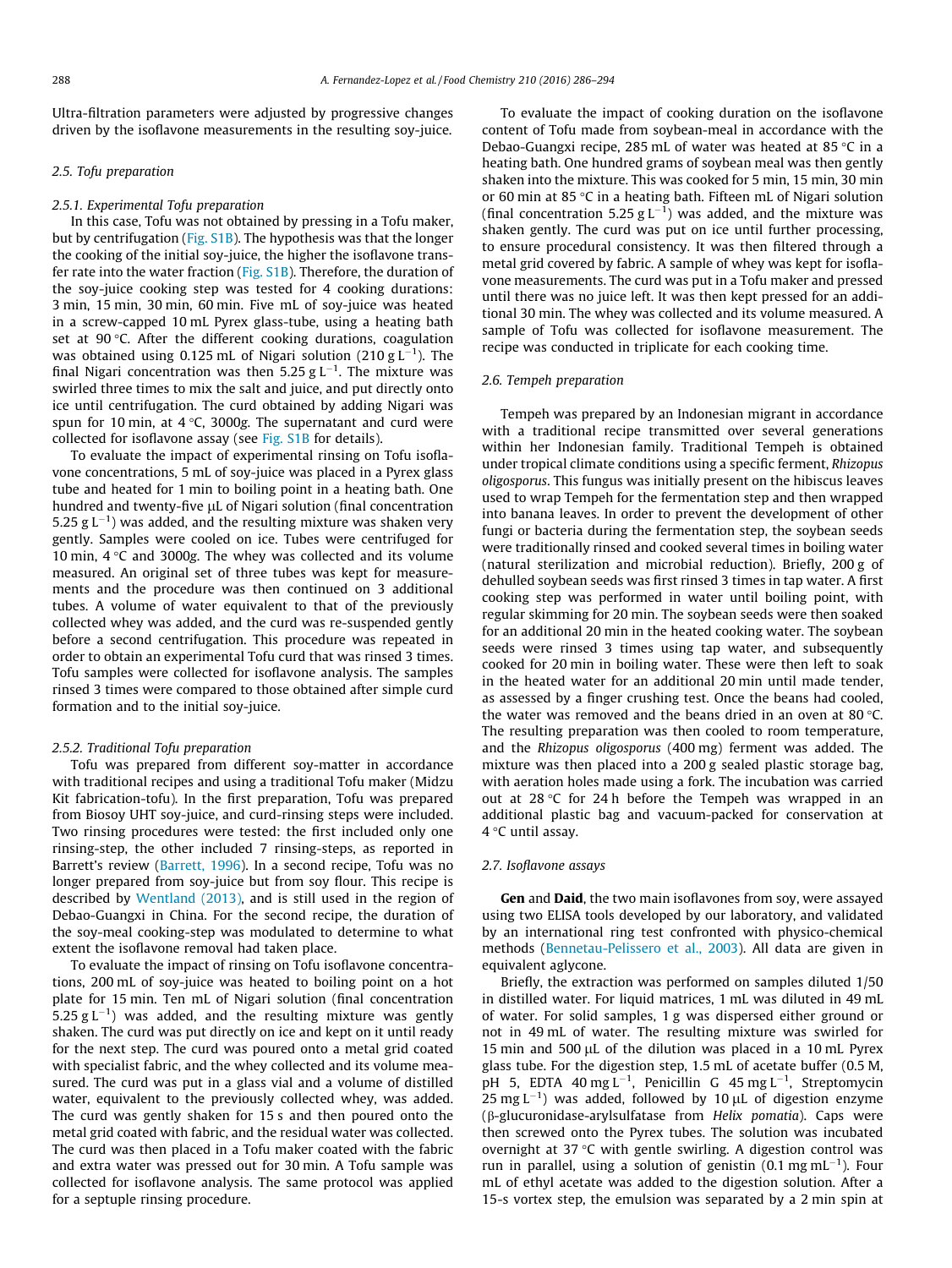4 °C, 3000g. The tubes were frozen for 60 min at  $-20$  °C, and the organic phase was collected in a glass tube and then evaporated at room temperature until dry, using a speed-vac apparatus. The extraction was renewed twice on the same aqueous phase, with the three organic phases being pooled in the same collecting tube and then dried. The empty tubes then received  $500 \mu$ L of assay buffer and the extract was re-suspended in the assay buffer by sonication. The samples were kept at  $-20$  °C until assay. An extraction control prepared from a **Gen** solution (0.1 mg mL $^{-1}$ ) was run in parallel to check for extraction recovery. In all cases, the extraction rate was found to be between 96 and 102%.

The ELISAs respect competitive procedures with a fixed antigen coated in the microwells of the microtitration plates. The coated antigens were Gen and Daid haptens, coupled to swine thyroglobulin. These compounds were synthesized in our laboratory (Bennetau-Pelissero et al., 2003). The antibodies were specific to each isoflavone. They were raised in rabbits by our team to recognise haptens coupled to bovine serum albumin and their characteristics are indicated in a previous study (Bennetau-Pelissero et al., 2003). The sensitivity of the assays given as the mid-point of the standard curve was 8 ng well<sup>-1</sup> for **Daid** and 3.12 ng well<sup>-1</sup> for **Gen.** The detection limit was therefore 2 ng well<sup>-1</sup> for **Daid**, and 1.9 ng well<sup>-1</sup> for **Gen**. All samples had to be diluted to at least 1:500 to allow accurate determination compared to the standard curve. The inter-assay variations were 13.1% and 12.8% for Gen and Daid, respectively.

## 2.8. Statistical analysis

The data obtained were assumed to follow a normal distribution since no bias of any kind could be identified that would lead to another distribution. All experiments were analysed via an ANOVA test using the Statview software. ANOVA analyses were carried out on the data from each test within the same experiment, and for each of the different experiments. When a difference was recorded, the post hoc analysis was performed using nonparametric tests specially designed for small samples and following the Mann-Whitney procedure.

## 3. Results

## 3.1. Soy-juice preparation

#### 3.1.1. Soy-juice from dehulled soybean seeds

The influence of pre-cooking duration (see Fig. S1A for details of the protocol) on dehulled soybean seeds is given in Fig. S2. This figure shows the impact of pre-cooking before bean crushing on isoflavone content in soy-juice. At this stage, the pre-cooking water was eliminated, along with any isoflavones it might contain. The subsequent cooking was designed to allow equal thermal treatment of the food matrix. If isoflavones passed into the water at the second cooking stage, they remained in the soy-juice and Okara. The juice prepared from the cooking mixture was separated from the Okara by simple filtration. The difference was highly significant (p < 0.005) in juice from soybean pre-cooked for 60 min when compared to juice from un-pre-cooked beans. Sixty minutes pre-cooking removed 54.32% of the initial isoflavones. With pre-cooking, the quantity of isoflavones increased in the soaking water, and in the Okara. It was significant in Okara  $(p < 0.01)$  when compared to the non-precooked and the 60 min pre-cooked samples. The results indicated, therefore, that the longer the pre-cooking step, the lower the isoflavone content in the resulting soy-juice. They also showed that when the cooking step is omitted just before filtration, the isoflavones remain in the Okara.

The influence of pre-cooking duration on the isoflavone content of soy-juice made from pounded dehulled beans is presented in Fig. 1. This figure shows the impact of a pre-cooking-step, included before pounded-soybean crushing, on isoflavone content in soy-juice. The pounded beans were expected to lose their isoflavones more easily because of a greater contact between seed and water. The graph shows that the greatest efficiency in isoflavone removal was obtained during the first 5 min. However, isoflavones were constantly being removed thereafter, although less efficiently, and the removal was related to the cooking duration. At the end of the 60 min cooking period, the removal percentages were 57.43% for Gen, 55.00% for Daid, and 56.68% for Gen + Daid.

#### 3.1.2. Soy-juice from soy-bean flakes

The influence of pre-cooking duration on the isoflavone content of soy-juice made from flakes, pounded or un-pounded, is presented in Fig. 2. Pounding was expected to increase contact between the soy matrix and water and to increase isoflavone elimination in pre-cooking water. Fig. 2 shows that the isoflavone levels in juice obtained from flakes ground and pre-cooked for different durations are always lower than those from the corresponding juice made using entire flakes. However, the differences between pounded and un-pounded flakes became significant only after 60 min of cooking. At that time, the values were  $13.87 \pm$ 0.15 mg 100 g<sup>-1</sup> vs 10.72 ± 0.32 mg 100 g<sup>-1</sup> for un-pounded and pounded flakes, respectively. In both cases, however, the isoflavone content after 60 min cooking was significantly lower than in the initial soybean matrix  $(72.09\% \pm 0.78$  vs  $62.65\% \pm 1.89$  in un-pounded and pounded flakes, respectively).

#### 3.2. Soy juice ultra-filtration

The goal of the ultra-filtration procedure was to extract 80% of isoflavones from the initial soy-juice. Several attempts were performed to find an efficient protocol. The final combination, validated on 6 different tests, was as follows: temperature 55 $\degree$ C, filtration cut-off 5 KDa, pressure 400 kPa. First, the diluted soy-juice (1 in 2 volumes of tap water) was filtered until the extra water was removed. Then, 10 L of pre-filtered extra tap water was added to the soy-juice and, once the water was eliminated, this procedure was repeated twice more. Samples were collected after the first step, and extra samples were collected at each water addition until the third and final rinsing step. In these conditions, the final isoflavone content was  $18.79\% \pm 1.99\%$  of the initial quantity (see Table 1 for more details). Fig. 3 gives the elimination kinetic



Fig. 1. Evolution of isoflavone concentrations of soy-juice based on pounded dehulled soybean seeds with time of pre-cooking. Percentages indicate the remaining isoflavones at each step. Error bars are SEM. \*\*\* indicate a significant difference with p<0.005 compared to initial isoflavone concentration.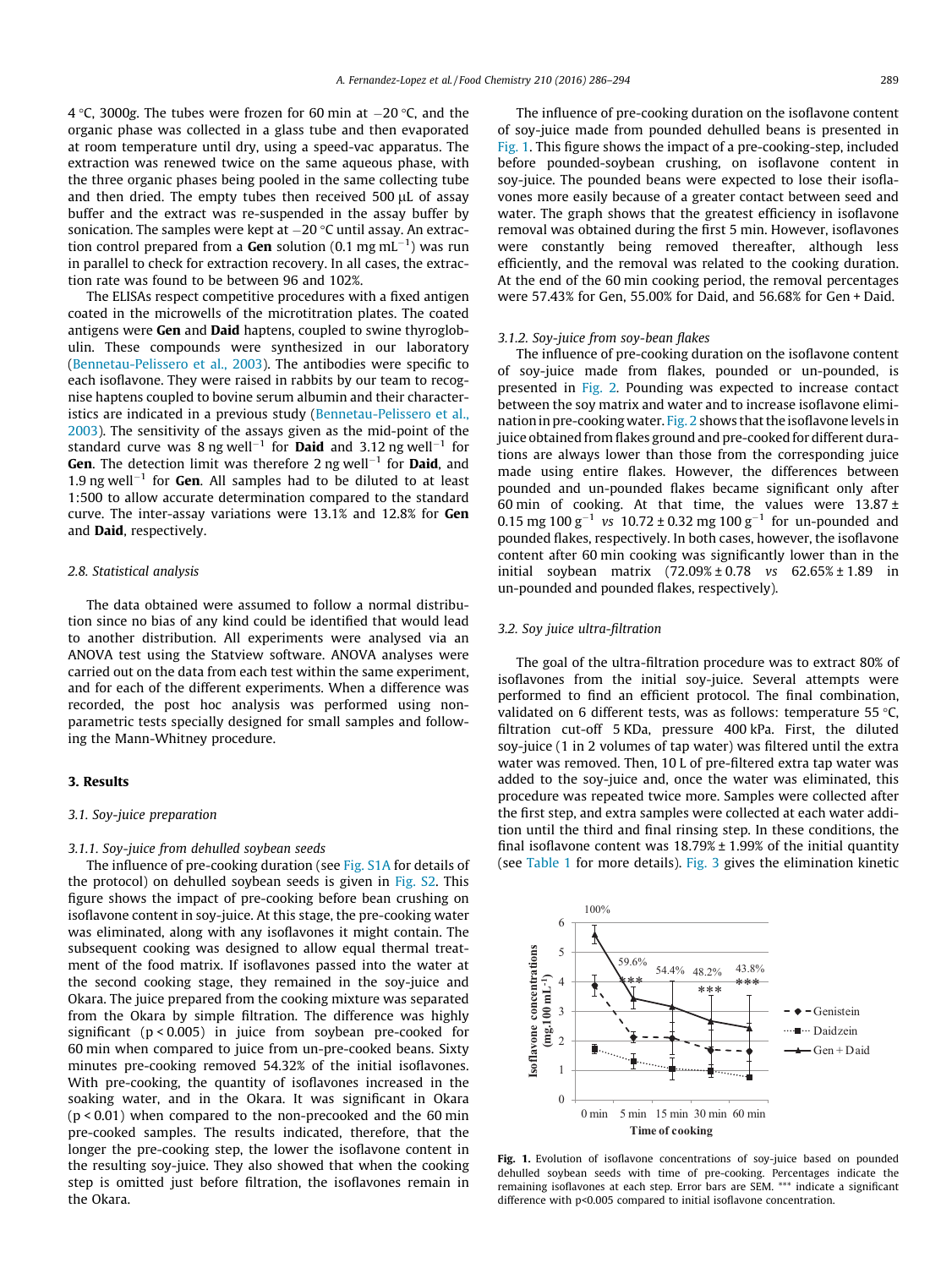

Fig. 2. Evolution of isoflavone concentrations in soy-juice made from soy-flakes pounded or not and pre-cooked in water for increasing durations. Percentages indicate the remaining isoflavones at each step. Error bars are SEM. \*\*\* indicate a significant difference with p<0.005 compared to initial isoflavone concentration. # indicates a significant difference between pounded and un-pounded flakes P<0.01.

of isoflavone with the initial content, the content at mid-process after the first elimination of added tap-water, and the final content after the 3 additional rinsing procedures. Table 1 gives isoflavone content from Tofu made from ultra-filtrated juice, showing that, when compared to the initial juice, the percentage of remaining isoflavone after Tofu processing was only 15.72%.

#### 3.3. Tofu preparation

Tofu preparation was tested on experimental Tofu obtained in glass tubes by centrifugation or using a traditional process. This was done to evaluate the impact of curd rinsing on Tofu isoflavone content. According to other authors (Prabhakaran, Perera, & Valiyaveettil, 2006), Nigari may induce flatulence and diarrhoea. While Nigari has currently been replaced by lemon juice in Indonesia, some cooks in China have reported rinsing the Tofu curd up to 7 times before pressing it (Barrett, 1996).

## 3.3.1. Effect of curd rinsings on isoflavones in Tofu

The impact of curd-rinsing on the isoflavone content of Tofu was then analysed. The results obtained after 7 traditional rinsings (using a Tofu maker) or 3 experimental rinsings (by centrifugation) are presented in Table 1. The table shows that when the rinsing procedure was applied on the already formed curd, its mass was affected, even though this was not statistically significant. However, the isoflavone content could be reduced by nearly 50% using the traditional process, and by up to 66% for the experimental procedure in Pyrex glass-tubes.

#### 3.3.2. Effect of soy-juice pre-cooking on isoflavones in Tofu

The impact of soy-juice cooking duration on the isoflavone content of Tofu is presented in Figs. S3 and S4. The results are also summarized in Table 2. Fig. S3 shows the evolution of isoflavone content in Tofu made from industrial soy-juice, either cooked for 1 min (the recommended cooking time in modern recipes) or cooked for 15 min. This moderate duration already induced a significant decrease in isoflavone (Gen + Daid) content  $(52.86 \pm$ 1.40 mg 100 g<sup>-1</sup> vs  $42.88 \pm 2.41$  mg 100 g<sup>-1</sup> for 1 and 15 min of cooking, respectively).

## 3.3.3. Effect of soy-bean meal precooking on isoflavones in Tofu

Fig. S4 shows the evolution of isoflavones in Tofu made from soybean-meal. This reproduces the recipes described by Wentland (Wentland, 2013), which are still followed in the Debao-Gangxi region of China. Four cooking durations were tested, from 5 to 60 min. In these cases, the difference was significant after 60 min of cooking. Here, the isoflavone content represents only 30.54% of the isoflavone content of the initial soy-flour.

## 3.4. Traditional Tempeh preparation

The data obtained during the process included the first rinsing steps, 2 cooking and soaking steps in hot water and, finally, the fermentation steps, which are presented in  $Fig. 4$ . The figure shows that with only  $34.19 \pm 1.82$  mg  $100 \text{ g}^{-1}$  in Tempeh, the percentage of isoflavone remaining was only 18.07% ± 0.96, whereas the initial value in the soybean seeds was  $189.25 \pm 4.37$  mg  $100 \text{ g}^{-1}$ . Traditional fried Tempeh contained the same amount of isoflavones as traditional raw Tempeh i.e.  $34.68 \pm 2.11$  mg  $100 g^{-1}$  isoflavones with  $22.43 \pm 1.13$  mg  $100$  g<sup>-1</sup> Gen and  $12.25 \pm 0.98$  mg  $100$  g<sup>-1</sup> Daid. The industrial Tempeh, assayed here for comparison, contained 29.23 ± 1.21 mg 100 g<sup>-1</sup> of **Gen** and 16.08 ± 0.29 mg  $100 \text{ g}^{-1}$  **Daid**, totalling  $45.32 \pm 1.50 \text{ mg } 100 \text{ g}^{-1}$ . The isoflavone content from the initial soybeans used to prepare commercial Tempeh is unknown and therefore the efficiency of the modern preparation on isoflavone removal is unknown.

#### Table 1

Isoflavone content and % of initial concentrations in Tofu made from traditional or experimental recipes.

| Item analysed $(n = 3)$ (mean $\pm$ SEM)                     | Genistein $\mu$ g mL <sup>-1</sup><br>or $\mu$ g g <sup>-1</sup> | Daidzein $\mu$ g mL <sup>-1</sup><br>or $\mu$ g g <sup>-1</sup> | Gen + Daid $\mu$ g mL <sup>-1</sup><br>or $\mu$ g g <sup>-1</sup> | % from initial<br>concentration | Total in<br>sample (mg) | % from initial<br>amount |
|--------------------------------------------------------------|------------------------------------------------------------------|-----------------------------------------------------------------|-------------------------------------------------------------------|---------------------------------|-------------------------|--------------------------|
| <b>Traditional preparations</b>                              |                                                                  |                                                                 |                                                                   |                                 |                         |                          |
| Initial soy-juice (200 mL)                                   | $204.55 \pm 6.5$                                                 | $109.8 \pm 2.7$                                                 | $314.35 \pm 8.6$                                                  | 100%                            | $62.87 \pm 18$          | 100%                     |
| Tofu from soy-juice cooked 1 min $(106 g)$                   | $313.10 \pm 32.43$                                               | $156.04 \pm 20.11$                                              | $469.14 \pm 49.41$                                                | 149.24%                         | $49.73 \pm 5.24$        | 79.09%***                |
| Whey $(90 \text{ mL})$                                       | $50.01 \pm 3.68$                                                 | $43.93 \pm 0.49$                                                | $93.94 \pm 4.15$                                                  | 29.88%                          | $8.45 \pm 0.46$         | 13.44%                   |
| Tofu rinsed 7 times $(83.7 g)$                               | $268.97 \pm 6.58$                                                | $128.22 \pm 5.19$                                               | $397.19 \pm 10.51$ ***                                            | 126.35%                         | $33.23 \pm 0.88$        | 52.86%***                |
| Experimental preparations                                    |                                                                  |                                                                 |                                                                   |                                 |                         |                          |
| Initial soy-juice (5 mL)                                     | $206.15 \pm 10$                                                  | $111.53 \pm 8$                                                  | $317.68 \pm 18$                                                   | 100%                            | $1.59 \pm 0.09$         | 100%                     |
| Tofu control $(3.5 g)$                                       | $253.6 \pm 11.56$                                                | $157.37 \pm 8.22$                                               | $410.98 \pm 19.78$                                                | 129.37%                         | $1.44 \pm 0.09$         | 90.57%                   |
| Whey control (1.75 mL)                                       | $31.73 \pm 2.21$                                                 | $38.91 \pm 1.58$                                                | $70.63 \pm 3.79$                                                  | 22.23%                          | $0.12 \pm 0.02$         | 7.55%                    |
| Tofu from ultrafiltrated juice $(2.23 g)$                    | $72.61 \pm 4.47$                                                 | $41.32 \pm 1.74$                                                | $113.93 \pm 6.21$                                                 | 35.86%                          | $0.25 \pm 0.04$         | 15.72%***                |
| Whey from Tofu made on ultrafiltrated                        | $10.66 \pm 0.59$                                                 | $10.23 \pm 0.31$                                                | $20.88 \pm 0.90$                                                  | 6.57%                           | $0.05 \pm 0.004$        | 3.14%                    |
| juice $(2.61 \text{ mL})$                                    |                                                                  |                                                                 |                                                                   |                                 |                         |                          |
| Tofu rinsed 3 times by centrifugation<br>(2.22 g)            | $168.31 \pm 1.04$                                                | $72.17 \pm 3.61$                                                | $240.48 \pm 4.65$                                                 | 75.69%                          | $0.53 \pm 0.035$        | 33.33%***                |
| Whey from Tofu rinsed 3 times by<br>centrifugation (17.5 mL) | $18.63 \pm 1.30$                                                 | $20.12 \pm 1.05$                                                | $38.75 \pm 2.35$                                                  | 12.19%                          | $0.68 \pm 0.015$        | 42.77%                   |

\*\*\* Significant difference (p < 0.005) compared to control value.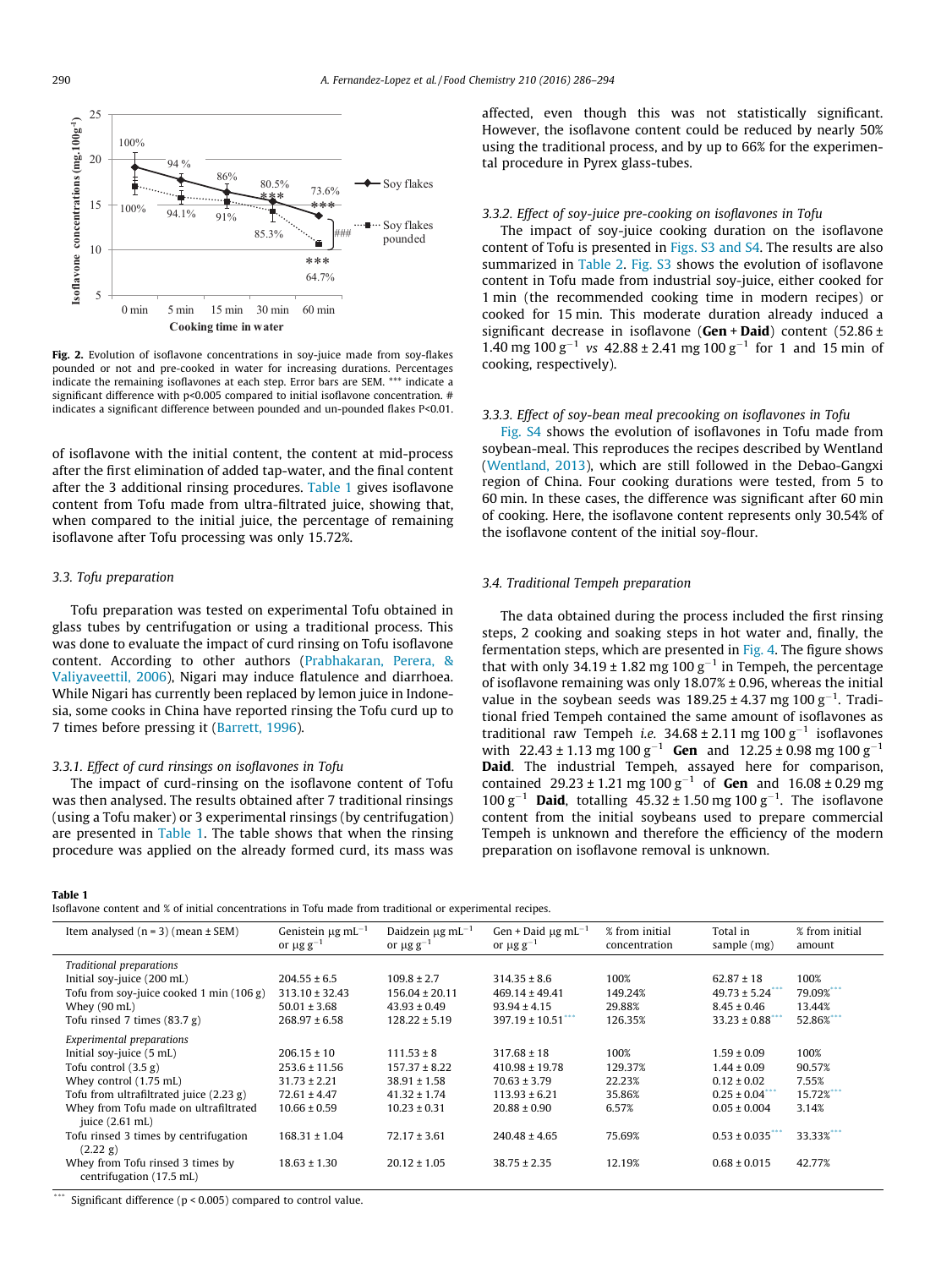

Fig. 3. Evolution of isoflavone content in soy-juice during the selected ultrafiltration process. (T°C 55 °C; P = 400 kPa; Cut-off = 5 KDa; initial pH 8.56; 20 g kg<sup>-1</sup> NaHCO<sub>3</sub>). The first value is the isoflavone concentration in initial soy-juice. The second value is obtained after having rinsed the juice with twice the amount of filtrated tap-water. The third value is obtained after the addition of 3 times 10 L of filtrated tap-water. Percentages indicate the isoflavones remaining in the juice at each step of the process. Error bars are SEM.

## 4. Discussion

## 4.1. Justification of the study

Despite on-going controversy about the beneficial or adverse effects of estrogenic isoflavones (Barrett 1996; Bondesson & Gustafsson, 2010), most scientists would probably agree that both effects could be expected from weak estrogens present at the mg range in human and animal foodstuff (Bennetau-Pelissero, 2013). Estrogenic isoflavones are associated with soybean, their main source within the animal and human diet (Table S1). The table combines original data and data from Vergne (Vergne et al., 2008). Isoflavones, with their low estrogenic effects, were considered to be safe, based on the assumption that they had always been consumed at the same amount in Asian countries. However, is modern isoflavone exposure comparable to historical levels in Asian populations? In fact, it has been found that Asian age-old cooking habits empirically eliminated soybean's anti-nutritional factors (Chen, Xu, Zhang, Kong, & Hua, 2014). Domestic soy preparation, including soaking and simmering, lasted several hours (Wentland,



Fig. 4. Evolution of isoflavone concentrations following the traditional steps of Tempeh preparation. Soybeans are the beans used in this cooking experiment. The first step includes 3 rinses of the beans and a 1st cooking (20 min to boiling point + 20 min soaking in hot water). The second step includes 3 rinsings of the precooked beans in tap water and a 2nd cooking step (20 min to boiling point + 20 min soaking in hot water). The third step is fermentation with Rhizopus oligosporus. Percentages indicate the isoflavones remaining in the juice at each step of the process. Error bars are SEM. \*\*\* indicate a significant difference with p < 0.005 compared to initial isoflavone concentration.

2013). This procedure, effective even in rudimentary conditions, can remove glycosylated isoflavones from soybean because these compounds are water-soluble (Jankowiak, Kantzas, Boom, & van der Goot, 2014). However, as glycosylated isoflavones adsorbed to protein need time to be desorbed (Jankowiak et al., 2014), are modern industrial production methods as efficient at removing phytoestrogens? These considerations raise four further questions: 1) How exactly did traditional Asian cooking habits influence isoflavone content? 2) Is modern-day isoflavone exposure resulting from industrial foodstuff comparable to the age-old Asian diet? 3) If not, and since recent data indicate the potentially adverse effects of isoflavone exposure on reproductive parameters, what type of

## Table 2

Summary of isoflavone (daidzein and genistein) concentrations and remaining percentages and percentages per gram of protein in commercial foodstuff and in traditionally cooked or experimental preparations.

| $N^{\circ}$ | Foodstuff                                                       | Concentrations<br>$mg 100g^{-1}$ | % from initial<br>foodstuff | % of<br>protein | mg of isoflavones per gram of<br>protein |
|-------------|-----------------------------------------------------------------|----------------------------------|-----------------------------|-----------------|------------------------------------------|
|             | Commercial foodstuff                                            |                                  |                             |                 |                                          |
|             | Soy-juice for ultra-filtration                                  | $31.02 \pm 2.62$                 | 100                         | 4.74            | 6.54                                     |
| 2           | Soy-juice for Tofu preparation                                  | $25.6 \pm 1.42$                  | 100                         | 3.7             | 6.92                                     |
| 3           | Soybean meal                                                    | $81.7 \pm 0.58$                  | 100                         | 35.2            | 2.32                                     |
| 4           | Soybean seeds for Tofu and Juice                                | $96.54 \pm 0.59$                 | 100                         | 36.5            | 2.64                                     |
| 5           | Soybean seeds for Tempeh                                        | $189.25 \pm 4.37$                | 100                         | 37.2            | 5.09                                     |
| 6           | Soybean flakes                                                  | $94.67 \pm 0.24$                 | 100                         | 50              | 1.89                                     |
|             | Industrial Tempeh                                               | $45.32 \pm 1.50$                 |                             | 21.7            | 2.09                                     |
|             | Experimental and home-made foodstuff                            |                                  |                             |                 |                                          |
|             | Soy-juice after ultra-filtration                                | $5.83 \pm 0.62$                  | 18.79                       | 4.7             | $1.24$ <sup>***</sup> (to 1)             |
|             | Soy-juice made from dehulled soybean seed (1 h pre-<br>cooking) | $2.44 \pm 1.12$                  | 2.52                        | 3.6             | $0.68***$ (to 4)                         |
|             | Tofu made from soy-juice (15 min pre-cooking)                   | $42.88 \pm 4.82$                 | 167.50                      | 12              | $3.57***$ (to 2)                         |
|             | Tofu made from soybean meal (1 h pre-cooking)                   | $24.95 \pm 3.32$                 | 30.54                       | 13.8            | $1.81***$ (to 3)                         |
|             | Soybean flakes (1 h pre-cooking)                                | $13.87 \pm 0.15$                 | 14.65                       | 45              | $0.31***$ (to 6)                         |
|             | Pounded soybean flakes (1 h pre-cooking)                        | $10.72 \pm 0.32$                 | 11.32                       | 42              | $0.25***$ (to 6)                         |
|             | Home-made Tempeh                                                | $34.19 \pm 1.82$                 | 18.07                       | 21              | $1.63***$ (to 5)                         |

Mean of 6 different batches collected from February 2014 to September 2014.

Significant difference ( $p < 0.005$ ) compared to initial value in the corresponding process.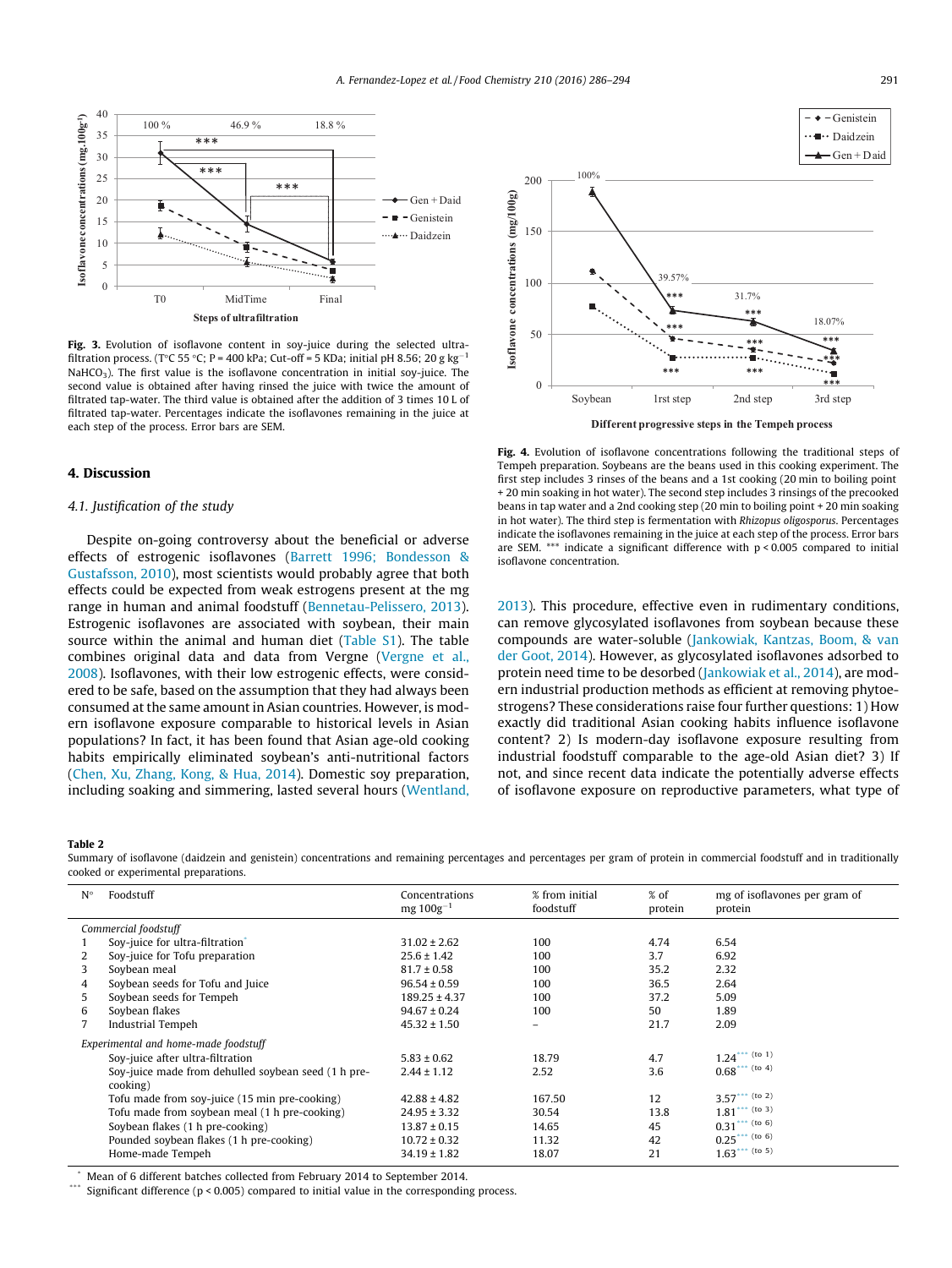data is required to improve our knowledge of dietary phytoestrogen health effects? 4) Can we consider isoflavone exposure as homogenous in all soy-consuming countries, irrespective of their degree of industrialisation?

## 4.2. Discussion of the results

Experimental data about Tofu or soy-juice (Figs. S2, 1, 2 and Table 2) using pounded or un-pounded seeds, showed that prolonged pre-cooking, prior to crushing, eliminated 50–80% of the initial isoflavone content. Present-day manufacturers could use pre-cooking to reduce isoflavone content in soyfood. The longer the soaking and simmering steps before drying solid soyfood, the more complete the elimination of isoflavones (Table 2 and Figs. 1–3). Modern soy-juice, however, being liquid, logically presents the highest isoflavone:protein ratios (Table 2). Tofu curd, prepared from soy-juice, can be rinsed to remove isoflavones at significant rates (35.5–57.3%). Centrifugation of rinsed curd could allow industry to reduce isoflavones. The present experimental ultra-filtration process, which reduced soy-juice isoflavone content by over 80%, confirmed Chinese reports (Jing & Zhang, 2006). It also maintained Tofu protein levels and its transformation ability. Tofu curd formation requires prior elimination of the NaHCO<sub>3</sub> added to prevent clotting and membrane clogging.  $KHCO<sub>3</sub>$  was found to be more efficient than NaHCO<sub>3,</sub> since only 1.77 g  $L^{-1}$  of KHCO<sub>3</sub> was necessary. Admittedly, additional work by manufacturers would be needed to ensure that the juice and Tofu obtained via ultrafiltration correspond to consumer taste. Equally, as prolonged cooking and several rinsing steps are not environmentallyfriendly, the soy-product industry might not retain them. Although traditional Tempeh preparation effectively removed isoflavones, leaving only 18.07% in the final product, it required 2 L of tap water at each soaking and cooking step. The final water:seed ratio of 16 L:200 g may not, however, be sustainable in industry. Because we do not know the isoflavone levels in the soybean seeds used for industrial Tempeh, no comparison can be made between the modern and traditional processes.

The present study shows that although traditional recipes successfully removed isoflavones, these recipes might be difficult to adapt to industrial soy food production procedures. Therefore, to reduce consumer exposure to isoflavones, various legumes containing vegetable proteins could be used as a replacement. These include pea, lupine and beans (Vicia faba), commonly used in manufactured human foodstuff. Variety selection makes their nutritional characteristics much closer to those of soybean, with a much lower isoflavone content (Table S2).

## 4.3. Consequences of modern processes on consumer exposure to estrogenic isoflavones

The traditional recipes developed here led to low isoflavone levels, thereby confirming earlier findings indicating that soybean curd only contains less than 5% of the soybean isoflavones (Li, Poon, & Woo, 2004). This indicates that historical isoflavone exposure in Asia was lower than the current cumulative exposure of regular soyfood consumers, as confirmed in a study (Liu et al., 2004) of rural Chinese areas pursuing traditional cooking practices. Their isoflavone intake was low (below 15 mg day<sup>-1</sup>). Current isoflavone intake, however, for an adult in China ranges between 20 and 40 mg day<sup>-1</sup> (Lee et al., 2014).

When the industrialisation of soybean processing started, knowledge about isoflavones was lacking. This meant that isoflavones were not considered in either traditional or modern industrialised foodstuff. The heating steps were considerably accelerated in industry to reduce energy costs, but fewer isoflavones were removed. Later, when these compounds were discovered in the

urine of modern soyfood consumers (Axelson et al., 1982), it was thought that as these probably corresponded to traditional Asian urine concentrations, both modern Asian and Western isoflavone exposures could be considered safe.

Recently, Tofu was reported to be by far the most frequently consumed soyfood in China (Liu et al., 2004). In addition, traditional Tempeh, Tofu, Nato and Miso are solid foodstuffs, all obtained after long simmering or soaking steps (Liu et al., 2004). The subsequent pressing or drying, used to eliminate water, also removed most of the isoflavones. Modern soy-juice, not a traditional drink in Asia (Hirayama et al., 2009; Lee et al., 2014), is made by retaining the cooking water and all its isoflavones, and exhibits the highest isoflavone:protein ratio. Soy-juice was not traditionally consumed in Asia because it is unattractive to Asian populations, who have problems in digesting milk (Vesa, Marteau, & Korpela, 2000). Traditionally, less than 5% of soybean was consumed there as soy-juice (Lee et al., 2014), and this still pertains to presentday Japan (Hirayama et al., 2009). In Western countries, 90% of soyfood is derived from soy-juice. The introduction of soy-juice was followed by that of soy-based infant formulas, which led to an infant isoflavone exposure of 2.3–9.3 mg kg<sup>-1</sup> day<sup>-1</sup> (McCarver et al., 2011). These levels far exceed those shown to disrupt the menstrual cycles in premenopausal women (0.75 mg  $kg^{-1}$  day<sup>-1</sup>) (Cassidy, Bingham, & Setchell, 1995).

In Western countries, soybean has become a common part of human diet via soyfood based on soy-juice, and the soy hidden in manufactured food (Table S1). Isoflavones, now the most prevalent and potent estrogenic compounds in human food (Omoruyi et al., 2013), are 1000–10,000 times more concentrated in foodstuff than other xenoestrogens, such as pesticides, themselves 10–100 times less potent than isoflavones (Omoruyi et al., 2013). Consequently, since hidden soy is seldom included in food databases, consumers' isoflavone exposure is generally underestimated.

## 4.4. Controversial effects of soy isoflavones

Recently, fertility problems have been reported in humans (Lang & Nuevo-Chiquero, 2012; Splingart et al., 2012), and also soy-fed cattle of industrialised countries. The US NTP recently reported toxic effects of Gen on rat reproduction at LOAEL of 35 mg kg<sup>-1</sup> bw day<sup>-1</sup> (National Toxicology Program, 2008), thereby allowing initial toxic levels in animals and humans to be defined. The exposure of children, adolescents and adults under 50 to significant xenoestrogen levels is thought to impair fertility. Soy isoflavones are now associated with a reduction in sperm count in Asian and US adults (Mumford, Kim, Chen, Boyd, & Buck Louis, 2015 and references included). Over-consumption of soy in women is linked to pituitary, endometrial and menstrual cycle impairments in women (Cassidy et al., 1995; Chandrareddy, Muneyyirci-Delale, McFarlane, & Murad, 2008). Deleterious effects have also been reported in children fed either soy-based formulas (Gilchrist, Moore, Andres, Estroff, & Badger, 2010) or soy in early life (Kim et al., 2011). One study specifically records the effects of soy-based infant formula intake during infancy on adult reproduction, but it does not help in determining whether adult fertility could be affected, as many scientists fear (Badger, Ronis, Hakkak, Rowlands, & Korourian, 2002; McCarver et al., 2011). Reproductive impairments were also reported in domestic animals exposed to phytoestrogens (Bennetts et al., 1946; Yuan et al., 2012). These data suggest that estrogenic isoflavones should be considered, together with other endocrine disruptors, as a potential cause of such fertility problems.

Soy and/or its isoflavones were shown to disrupt the thyroid function (Fruzza, Demeterco-Berggren, & Jones, 2012). Goitres have been observed in hypothyroid babies fed soybean-based infant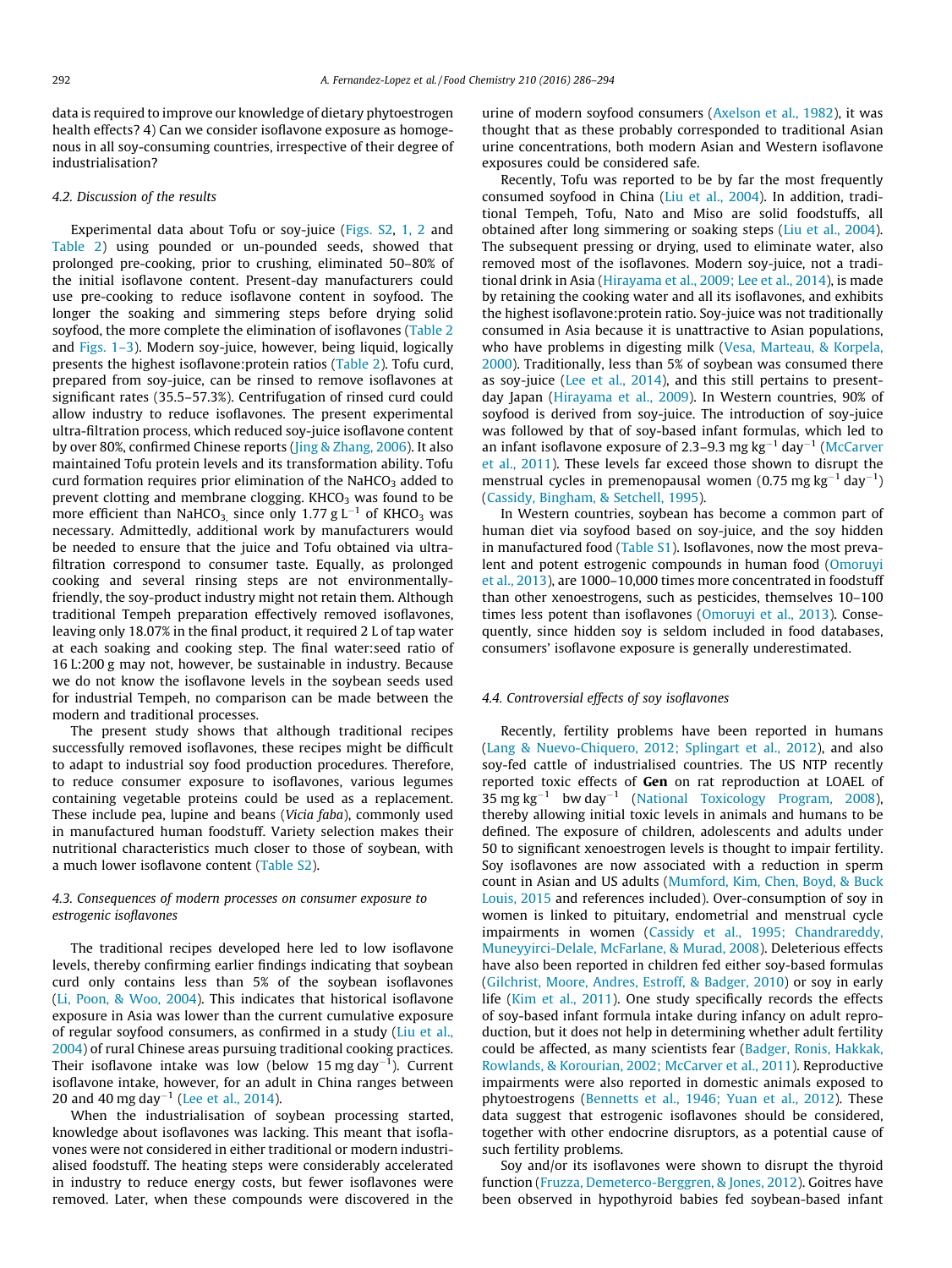formula, and soy isoflavones seem to aggravate any pre-existing hypothyroidism (Sathyapalan et al., 2011).

The controversy about breast cancer is now dying down (Bondesson & Gustafsson, 2010). The current hypotheses are that Gen may prevent cancer during its promotion phase via epigenetic effects, thereby protecting Asian women exposed from childhood to modern soyfood (Warri, Saarinen, Makela, & Hilakivi-Clarke, 2008). However, Gen also induces the expression of genes involved in breast-cancer cell proliferation in women with estrogendependent breast cancer (Shike et al., 2014). Soyfood has proliferative effects on healthy breast cells in premenopausal women (McMichael-Phillips et al., 1998). In addition, Gen and Daid are growth factors for human estrogen-dependent tumour cells both in vitro and in animal models of xenograft nude mice (Du et al., 2012 and references included). In Western menopausal women, the effect of soy on breast cancer is unclear (Bennetau-Pelissero, 2013; Warri et al., 2008). However, most of the existing studies have neglected to include the soy isoflavones hidden in manufactured food, thus reducing the statistical power of their analyses. The Asian diet may, however, be protective for several cancers via other traditional foodstuffs.

Although prostate cancer incidence differs in Western and Asian populations, the occurrence of cancer, as analysed by post-mortem diagnosis, shows similar frequencies between populations (Zlotta & Kuk, 2014). Data show that the tumour estradiol receptor (ER) subtypes are crucial.  $ER\beta$ -bearing tumours are protected by isoflavones, whereas  $ER\beta2$  variant bearing tumours are stimulated (Bennetau-Pelissero, 2013, with references).

The link between colon cancer and soy consumption is unclear. Recent data correlated soy consumption in women with a lower risk of colon cancer (Tse & Eslick, 2014). These results still need more consistent evidence, since soybean may not be the only positive factor involved (Tse & Eslick, 2014).

Meta-analyses also show positive isoflavone effects on the prevention of hot flushes (Bennetau-Pelissero, 2013), and soy extractbased food-supplements are the most popular world-wide for vasomotor menopausal symptoms. The excretion of bone resorption markers is reduced in the peri- and post-menopausal populations by isoflavone intake  $(60-100 \text{ mg day}^{-1})$  from food supplements (Bennetau-Pelissero, 2013), but this does not prove that isoflavones actually prevent osteoporosis.

Finally, for the FDA, the most consensual effect of soy is a consistent reduction of plasma LDL<sub>chol</sub> when soybean constitutes a meat substitute. Several studies show that the lowering of plasma LDL<sub>chol</sub> due to soybean can range from  $\frac{7}{10}$  to  $\frac{10\%}{10}$  (Jenkins et al., 2010). However, the relevancy of this biomarker for cardiovascular diseases is currently under debate.

## 5. Conclusion

Traditional soy preparation in Asia was mostly confined to solid food-stuffs, such as Tofu, Tempeh, Natto, Miso. Soy-juice was, and still is, only occasionally consumed in Asian countries. All of the traditional foodstuffs mentioned above were traditionally prepared after prolonged simmering lasting up to 4 h, or following several rinsing and cooking steps in water. Here we show that simmering in water time-dependently removes isoflavones from the soybean foodstuff. We also show that rinsing and cooking in water allow the glycosilated isoflavones to leak into the water, thereby reducing the isoflavone content in soybeans. As this cooking water is removed from traditional solid soy-based foodstuff, this indicates that the historical exposure to isoflavones was probably low in Asia. Nowadays, in modern Asian countries, the traditional recipes are prepared using industrialised processes, and the rinsing and cooking steps are reduced to save energy and water costs. These new procedures, developed when the effects of isoflavones were largely unknown, retain a high isoflavone:protein ratio in modern soy-based foodstuff. In consequence, the human exposure currently recorded in modern soy-eating countries is most probably higher than in the age-old ones. In addition, in Western countries, where soy-juice and its derived products are mainly consumed, the cooking water is used, together with all of its isoflavones. This explains why soy-juice is the soy-food that exhibits, by far, the highest isoflavone:protein ratio. Here, we showed that precooking soybeans and eliminating the water before crushing them can significantly remove isoflavones from soy-juice, especially if the cooking step that mixes juice and Okara is reduced or omitted. Soy isoflavones are the most potent and prevalent xenoestrogens in the modern consumers' environment. They can aggravate the thyroid status of hypothyroid patients. Equally, the current isoflavone exposure is most probably a recent one. Therefore, soybean should be considered as a modern source of endocrine disruptors, and studied as such.

## Acknowledgements

We would like to thank the French Agriculture Ministry and DRAAF-Aquitaine for their help and financial support. This work was funded in part through the SojaProcess CP 13 AQ 02 13 programme. We are also grateful to Nutrition & Santé (Revel, France) and to Le Sojami (Agen, France) for their help as suppliers in the SojaProcess part of this work. We would also like to thank Yoann Pululu for his work on the ultra-filtration process, and Nuraili Robert (Biosegar, Brannens, France) for showing us the process for making home-made traditional Tempeh and agreeing to allow us to collect samples for research analysis. No conflict of interest exists in this work.

## Appendix A. Supplementary data

Supplementary data associated with this article can be found, in the online version, at [http://dx.doi.org/10.1016/j.foodchem.2016.](http://dx.doi.org/10.1016/j.foodchem.2016.04.126) [04.126](http://dx.doi.org/10.1016/j.foodchem.2016.04.126).

#### References

- [Adlercreutz, H. \(1984\). Does fiber-rich food containing animal lignan precursors](http://refhub.elsevier.com/S0308-8146(16)30653-7/h0005) [protect against both colon and breast cancer? An extension of the ''fiber](http://refhub.elsevier.com/S0308-8146(16)30653-7/h0005) [hypothesis](http://refhub.elsevier.com/S0308-8146(16)30653-7/h0005)". [Gastroenterology, 86](http://refhub.elsevier.com/S0308-8146(16)30653-7/h0005), 761–766.
- [Axelson, M., Kirk, D. N., Farrant, R. D., Cooley, G., Lawson, A. M., & Setchell, K. D. R.](http://refhub.elsevier.com/S0308-8146(16)30653-7/h0010) [\(1982\). The identification of the weak](http://refhub.elsevier.com/S0308-8146(16)30653-7/h0010) [œstrogene equol \[7 hydroxy-3](http://refhub.elsevier.com/S0308-8146(16)30653-7/h0010) [\(4](http://refhub.elsevier.com/S0308-8146(16)30653-7/h0010)'[hydroxyphenyl\) chroman\] in human urine.](http://refhub.elsevier.com/S0308-8146(16)30653-7/h0010) Biochemical Journal, 201, [353–357](http://refhub.elsevier.com/S0308-8146(16)30653-7/h0010).
- [Badger, T. M., Ronis, M. J., Hakkak, R., Rowlands, J. C., & Korourian, S. \(2002\). The](http://refhub.elsevier.com/S0308-8146(16)30653-7/h0015) [health consequences of early soy consumption.](http://refhub.elsevier.com/S0308-8146(16)30653-7/h0015) Journal of Nutrition, 132, [559S–565S.](http://refhub.elsevier.com/S0308-8146(16)30653-7/h0015)
- [Barnes, S. \(2010\). The biochemistry, chemistry and physiology of the isoflavones in](http://refhub.elsevier.com/S0308-8146(16)30653-7/h0020) [soybeans and their food products.](http://refhub.elsevier.com/S0308-8146(16)30653-7/h0020) Lymphatic Research and Biology, 8(1), 89–98.
- [Barrett, J. \(1996\). Phytoestrogens. Friends or foes?](http://refhub.elsevier.com/S0308-8146(16)30653-7/h0025) Environmental Health [Perspectives, 104](http://refhub.elsevier.com/S0308-8146(16)30653-7/h0025), 478–482.
- [Bennetau-Pelissero, C., Arnal-Schnebelen, B., Lamothe, V., Sauvant, P., Sagne, J.-L.,](http://refhub.elsevier.com/S0308-8146(16)30653-7/h0030) [Verbruggen, M. A., ... Lavialle, O. \(2003\). ELISAs as new methods to measure](http://refhub.elsevier.com/S0308-8146(16)30653-7/h0030) [isoflavones in food and human fluids.](http://refhub.elsevier.com/S0308-8146(16)30653-7/h0030) Food Chemistry, 82, 645–658.
- [Bennetau-Pelissero, C. \(2013\). Chapter 77. Isoflavonoids and phytoestrogenic](http://refhub.elsevier.com/S0308-8146(16)30653-7/h0035) [activity. In K. G. Ramawat & J. M. Merillon \(Eds.\),](http://refhub.elsevier.com/S0308-8146(16)30653-7/h0035) Natural products [\(pp. 2381–2416\). Berlin, Heidelberg: Springer-Verlag](http://refhub.elsevier.com/S0308-8146(16)30653-7/h0035).
- [Bennetts, H. W., Underwood, E. J., & Shier, F. L. \(1946\). A specific breeding problem](http://refhub.elsevier.com/S0308-8146(16)30653-7/h0040) [of sheep on subterranean clover pastures in Western Australia.](http://refhub.elsevier.com/S0308-8146(16)30653-7/h0040) Australian [Veterinary Journal, 22](http://refhub.elsevier.com/S0308-8146(16)30653-7/h0040), 2–12.
- [Bondesson, M., & Gustafsson, J. A. \(2010\). Does consuming isoflavones reduce or](http://refhub.elsevier.com/S0308-8146(16)30653-7/h0045) [increase breast cancer risk?](http://refhub.elsevier.com/S0308-8146(16)30653-7/h0045) Genome Medicine, 2, 90–94.
- [Cassidy, A., Bingham, S., & Setchell, K. D. R. \(1995\). Biological effects of isoflavones in](http://refhub.elsevier.com/S0308-8146(16)30653-7/h0050) [young women: Importance of the chemical composition of soyabean products.](http://refhub.elsevier.com/S0308-8146(16)30653-7/h0050) [British Journal of Nutrition, 74](http://refhub.elsevier.com/S0308-8146(16)30653-7/h0050), 587–601.
- [Chandrareddy, A., Muneyyirci-Delale, O., McFarlane, S. I., & Murad, O. M. \(2008\).](http://refhub.elsevier.com/S0308-8146(16)30653-7/h0055) [Adverse effects of phytoestrogens on reproductive health: A report of three](http://refhub.elsevier.com/S0308-8146(16)30653-7/h0055) cases. [Complementary Therapies in Clinical Practice, 14](http://refhub.elsevier.com/S0308-8146(16)30653-7/h0055), 132–135.